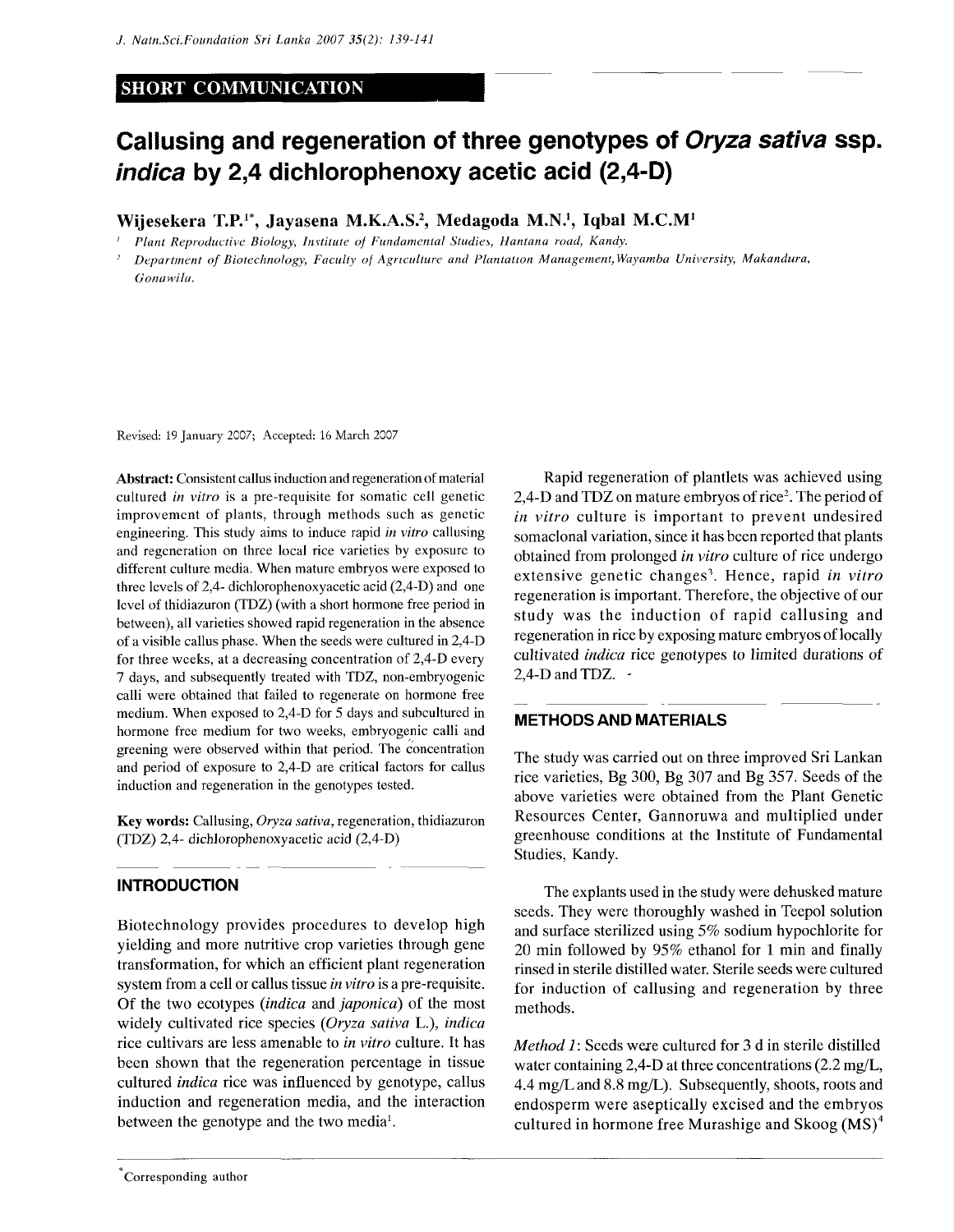medium<sup>4</sup> for 5 d and thereafter transferred to sterile distilledwater containing TDZ at 0.44 mg/L for 4 d and finally to hormone free MS medium.

*Method 2:* Seeds were cultured for 1 wk in sterile distilled water containing 2,4-D at a concentration of 8.8 mg/L. They were subsequently dissected as above and the embryos were cultured in solid MS medium supplemented with 2,4-D at 4.4 mg/L for 1 wk and transferred to solid MS medium containing 2,4-D at 2.2 mg/L for another 1 wk. Thereafter, the seeds were transferred to sterile distilled water containing TDZ at a concentration of 0.44 mg/L for 4 d and then transferred to MS hormone free medium.

*Method 3:* Seeds were initially cultured for 5 d in liquid 2,4-D medium at 4.4 mg/L. Subsequently, the embryos, dissected as above, were subcultured for 2 wks in solid hormone free MS medium.

All media were supplemented with 2% sucrose, pH adjusted to 5.8, solidified using  $0.6\%$  (w/v) agar and autoclaved at a temperature of 121°C and a pressure of 1.2 kg cm<sup>-2</sup> for a period of 15 min. Liquid media were placed in culture jars of 6 x 5.5 cm and solid media were placed in petri dishes of 9 cm diameter. All cultures were sealed using Parafilm to prevent microbial contamination. Liquid cultures were placed on a rotary shaker at 120 rpm. Solid cultures were placed on culture racks. Culture plates were arranged in a completely randomized design. Each replicate of each variety and treatment contained 20 seeds in four culture vessels. Each culture vessel contained 20 mL of culture medium. Control cultures contained 5 explants per replicate in 20 mL of medium without hormone treatment. All cultures were maintained at  $25 \pm 2^{\circ}$ C and under constant light. All explants showing multiple shoots from the first method were transferred to solid hormone free MS medium to promote shoot and root growth. The resulting plantlets were acclimatized in hormone free liquid MS medium in test tubes, where the sucrose concentration was reduced from 2% to 0% over 3 wks. Finally, the plants were potted and transferred to the greenhouse. Data were collected on number of responding explants and expressed as a percentage of total explants cultured.

## RESULTS AND DISCUSSION

The first method induced regeneration of multiple shoots from single embryos, after five weeks of *in vitro* culture. The response was dependent on the genotype and the concentration of 2,4-D in the callus induction medium (Fig 1). A 2,4-D concentration of 4.4  $mg/L^1$  gave the best response, showing relatively high regeneration in all varieties. At this concentration the three genotypes

responded differently, with Bg 307 producing the highest response at 30% of explants producing multiple shoots. The responses at 2.2 mg/L on Bg 357 and 8.8 mg/L on Bg 300 were weak, with 10% and 3% of the explants producing multiple shoots, respectively (Figure 1). The regenerated plants were acclimatized and seeds obtained from all varieties.





The excised shoots and roots in the 2,4-D treated cultures did not regrow, suggesting an inhibition from 3 days of exposure to 2,4-D. The control cultures, where seeds were not subjected to hormone treatment, produced shoots and roots continuously from the excised plant tissues but no callusing or regeneration was observed. The second method produced a dark yellow smooth callus within one week of culture in all varieties. The callus remained unchanged throughout the culture period. Although the concentration of 2,4-D was decreased, the continuous presence of the auxin was not conducive to induce regeneration in the callus. Similar results were obtained previously when a single *indica* rice variety was exposed to 4.4 mg/L 2,4-D for 4 weeks<sup>2</sup>. The control cultures exhibited continuous regrowth of excised shoots and roots, but did not produce a callus phase.

The third method produced embryogenically competent callus from the scutellum, 14-16 days after culture initiation. The callus was large and light yellow with a nodular surface. Callusing and calli greening percentage was genotype dependent. Green shoot buds were given by 30 - 55 % of calli (Figure 2). Calli greening and green shoot buds developed on the calli, one month after culture initiation. The period for callusing and production of green shoot buds was small, as evident above, which is desirable to prevent somaclonal variation